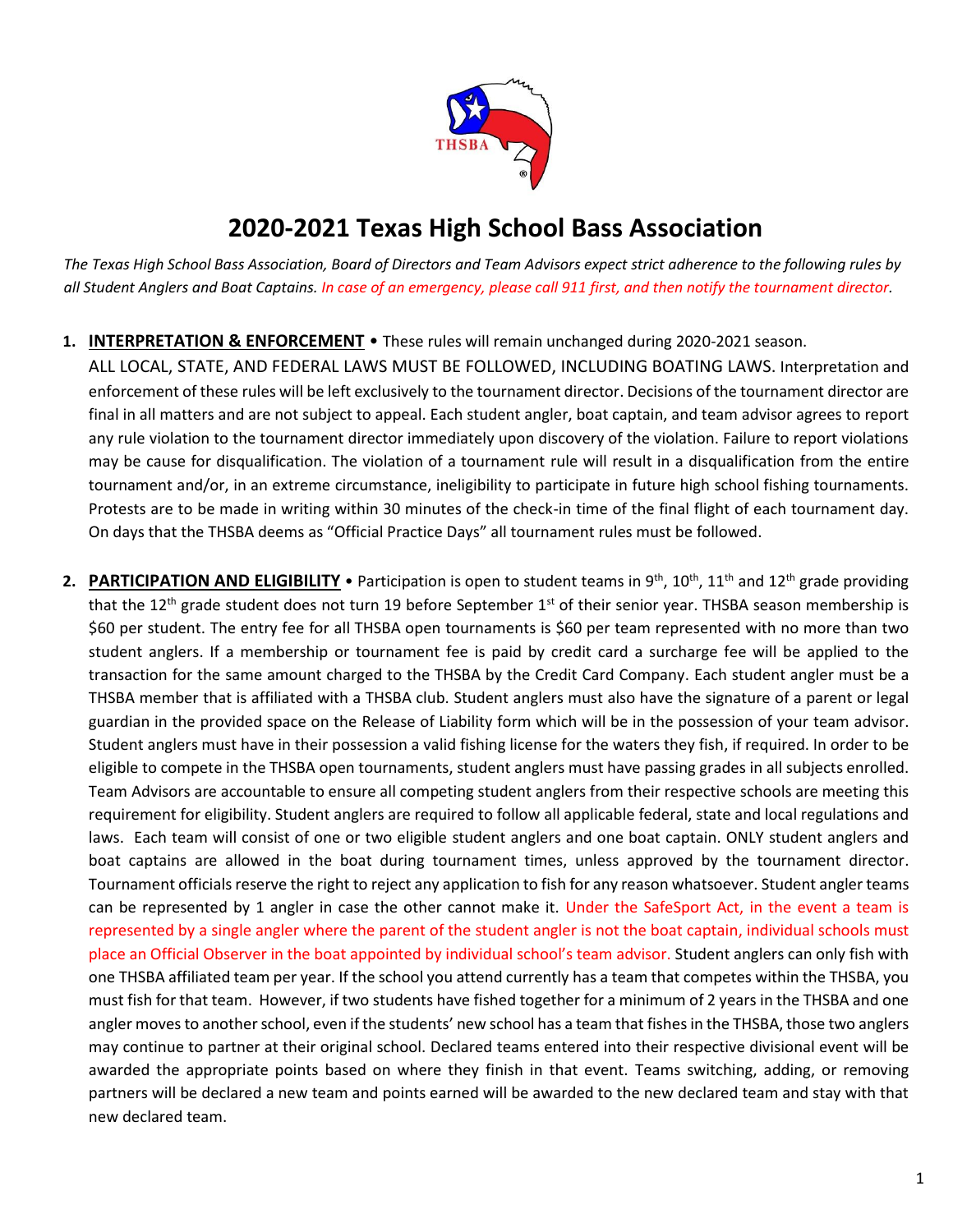- **3. POINTS** Points will be awarded in the following manner:  $1^{st}$  500,  $2^{nd}$  499,  $3^{rd}$  498, etc. Teams that fail to weighin fish in any given event and turn in their wrist bands will receive 25 points less than the last place team that weighs in fish. Points are only awarded to teams fishing in their respective division. Teams failing to weigh in fish and fail to return their wrist bands will be awarded zero (0) points for that event. Teams fishing in events not in their division will not be awarded points based on their finish. Once AOY & TOY points from a tournament have been posted to the website, teams/or team advisors must notify the CEO of Tournament Operations by email [\(bass@THSBA.net\)](mailto:bass@THSBA.net) to report any inaccuracies. This must be done PRIOR TO THE NEXT SCHEDULED TOURNAMENT FOR THAT DIVISION. Once the next event has begun, all prior points are locked in place. Tournament Buy-Ins are not allowed.
- **4. PURCHASING OF INFORMATION** Boat captains, team advisors, parents, official observers and/or participating student anglers may not solicit, purchase, barter or intentionally receive information about locating or catching fish on tournament waters from anyone other than another competitor in the tournament, including GPS way points, Monday-Friday prior to any THSBA tournament, and including tournament day. In the event of a postponement due to weather or other circumstances out of the control of the THSBA, the 5 days immediately preceding the new scheduled tournament day will be included in the "No Information" rule. NO EXCEPTIONS. Social media sites, fishing blogs, public forums, fishing apps and other such sites are available to any participant and therefore are NOT considered off-limits. However, asking questions on such sites, receiving information privately from such sites, making in app purchases or intentionally participating in threads regarding any tournament related information during the "no information" period is considered intentionally soliciting/purchasing/bartering or receiving of information and therefore is a violation of this rule. In addition, during the 5 days "no information span" no competitors (boat captains and students) will be permitted to practice with or gain assistance from anyone for the purpose of locating or catching fish, except for the immediate family member (father, mother, sibling, or court-appointed guardian) of the student angler entered into the tournament, the team advisor, or the boat captain. Boat captains, team advisors, parents and/or participating student anglers are prohibited in hiring guides 30 days prior to ANY event on tournament waters. Violation of these rules will result in disqualification. This rule will be presented as a question on polygraph. The hiring of a guide as a boat captain is also not permitted, unless they have not guided in the past 30 days on tournament waters.
- **5. OFF-LIMITS, PRACTICE AND COMPETITION** For all regular open tournaments, competitors must be off the tournament lake by 6pm on the Friday prior to the event. Other than that, there is no off-limits other than the "5 day no information" as stated in Rule #4. This includes all student anglers, boat captains, parents, and team advisors. All bank fishing, dock fishing, and/or placement of underwater fishing cover is also prohibited during the off-limits period. Student anglers and/or boat captains may not enter tournament waters after the 6pm cut off on that Friday. Testing equipment on tournament waters after the cut off period is permitted only with prior approval from the tournament director. On competition day, student anglers/boat captains may not use electronic communication devices for the purpose of sharing fishing information during the tournament. Captains may use cell phones for personal business, communication with parents, or in case of an emergency. On competition day no fishing information, including pictures, is to be sent out via cell phones during the event. Sending out a message such as "we are doing good- make sure you come to weigh-in and bring a camera" is permitted. Pictures should be shared at the conclusion of the event. On competition day, teams may not enter tournament waters until 4 am. On competition day, teams may not place underwater lights in an attempt to attract fish. On competition day, teams may not solicit/receive information about locating or catching fish on tournament waters from anyone except student anglers, boat captains and team advisors confirmed in that tournament via face-to-face contact only. On competition day, teams may not follow a noncontestant's boat or participate in the placing of markers by non-contestants or the practice of "hole sitting" by anyone. Boat captains can fish during regular season tournaments ONLY but cannot contribute to the team's creel. Violation of this rule will result in disqualification and boat captain and student anglers will be banned from any and all THSBA events and all teams violating this rule will be turned over to the local authorities. Student anglers must cast, reel and set their own hook. The boat captain can help cull fish, net fish and remove the hooks, if needed.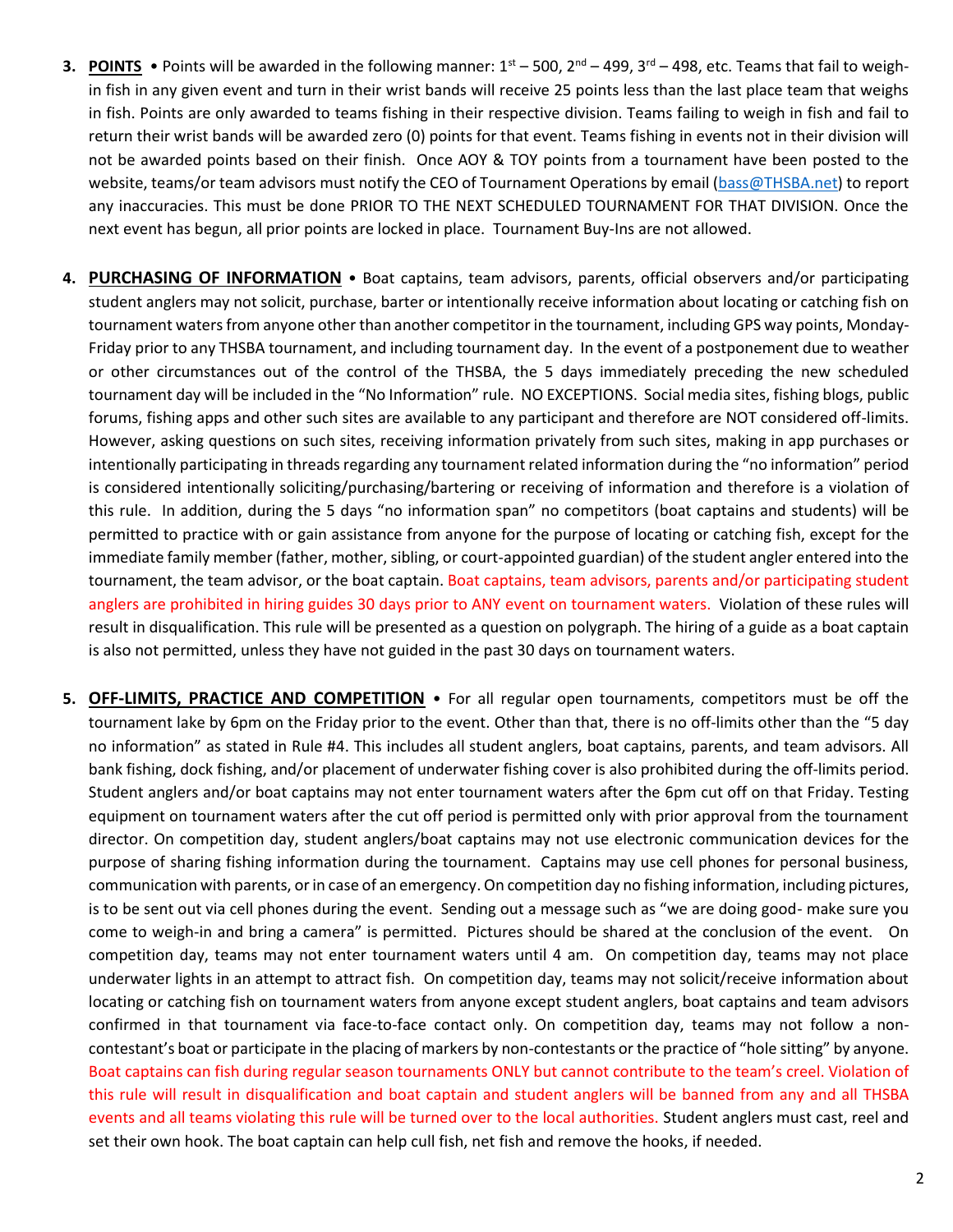- **6. REGISTRATION AND PRE-TOURNAMENT MEETING** Registrations must be completed online or via the THSBA APP and the deadline will be 11:59pm on the Sunday night (6 days) prior to each event. Late entries will be accepted up until11:59pm on Wednesday night three (3) days prior to the event. A late entry is subject to a late fee of \$20/team. Late fees are collected at tournament check in. The entry fee for all THSBA open tournaments is \$60 if paid by cash or check per team represented with no more than two student anglers. If the tournament fee is paid by credit card a surcharge fee will be applied to the transaction forthe same amount charged to the THSBA by the Credit Card Company. The entry fees not paid online are due in the THSBA office before the start of that particular event. NO EXCEPTIONS. No rollovers will be allowed. If a team enters a tournament(s) but fails to fish for any reason whatsoever, either by choice or by any other scheduling conflict, that team will forfeit their entry fee for that particular tournament. **Tournament Buy-ins are not allowed**.
- **7. TOURNAMENT AWARDS** The number of places awarded will be a 1 per every 7 entrants. Trophies for overall school and plaques for 1-5<sup>th</sup> place along with Big Bass will be awarded at each tournament. Prizes awarded must be claimed at the conclusion of the day's tournament or arrangements should be made for someone to pick up your prizes on your behalf. Any prizes not claimed prior to the next scheduled tournament for that division will be forfeited. Contact your tournament director if you need to make other plans.
- **8. SAFETY** Safe boating must be observed at all times. Each student angler, boat captain and official observer is required to wear a fastened U.S. Coast Guard-approved and state approved personal flotation device anytime the combustion engine is in operation from boat launch until weigh-in each day of the tournament. THIS WILL BE HEAVILY MONITORED AND ENFORCED. All boats must be equipped with an emergency ignition shut-off device that must be securely attached to the driver's body whenever the combustion engine is in operation. All persons in a tournament boat shall remain seated in a manufacturer recommended on-plane seating location when the combustion engine is in operation. Sitting on pedestal seats while the combustion engine is in operation is not permitted. Sitting on the front or back decks while the combustion motor is in operation is not permitted. Any team with a student(s) and/or the official observer that is observed sitting in any area of the boat besides the manufacturer's recommended seating areas while the combustion motor is in operation will be subject to disqualification immediately. THIS WILL BE HEAVILY MONITORED AND ENFORCED. Safe boat conduct must be observed at all times by student anglers, boat captains and official observers. Boat captains and official observers must remain in the boat at all times with the students while fishing. At the discretion of the tournament director, tournament days may be shortened, postponed or canceled due to unsafe weather or water conditions.
- **9. WEATHER/MOVING EVENTS**  Tournament directors will monitor weather forecastsleading up to tournament dates in accordance with the Severe Weather Policy. The Severe Weather Policy can be found following the last listed rule. Any weather deemed extreme will be grounds for cancellation or postponement of an event. Decisions will be made on the Thursday, two (2) days prior to the event. The tournament directors reserves the right to cancel an event for other reasons. Boat captains are still responsible for keeping the safety of the student anglers and themselves at the forefront.
- **10. SPORTSMANSHIP** All student anglers, boat captains, team advisors and parents are required to follow high standards of sportsmanship, courtesy and conservation and to conduct themselves in a manner that will be a credit to themselves, the THSBA, our sponsors, the school the team is representing, the sport of fishing, and the THSBA's efforts to promote the sport. Conduct not complying with these standards includes, but is not limited to, the following:
	- **a.** Violation of, and/or failure to comply with, any of the rules for the THSBA 2019-2020 high school fishing season.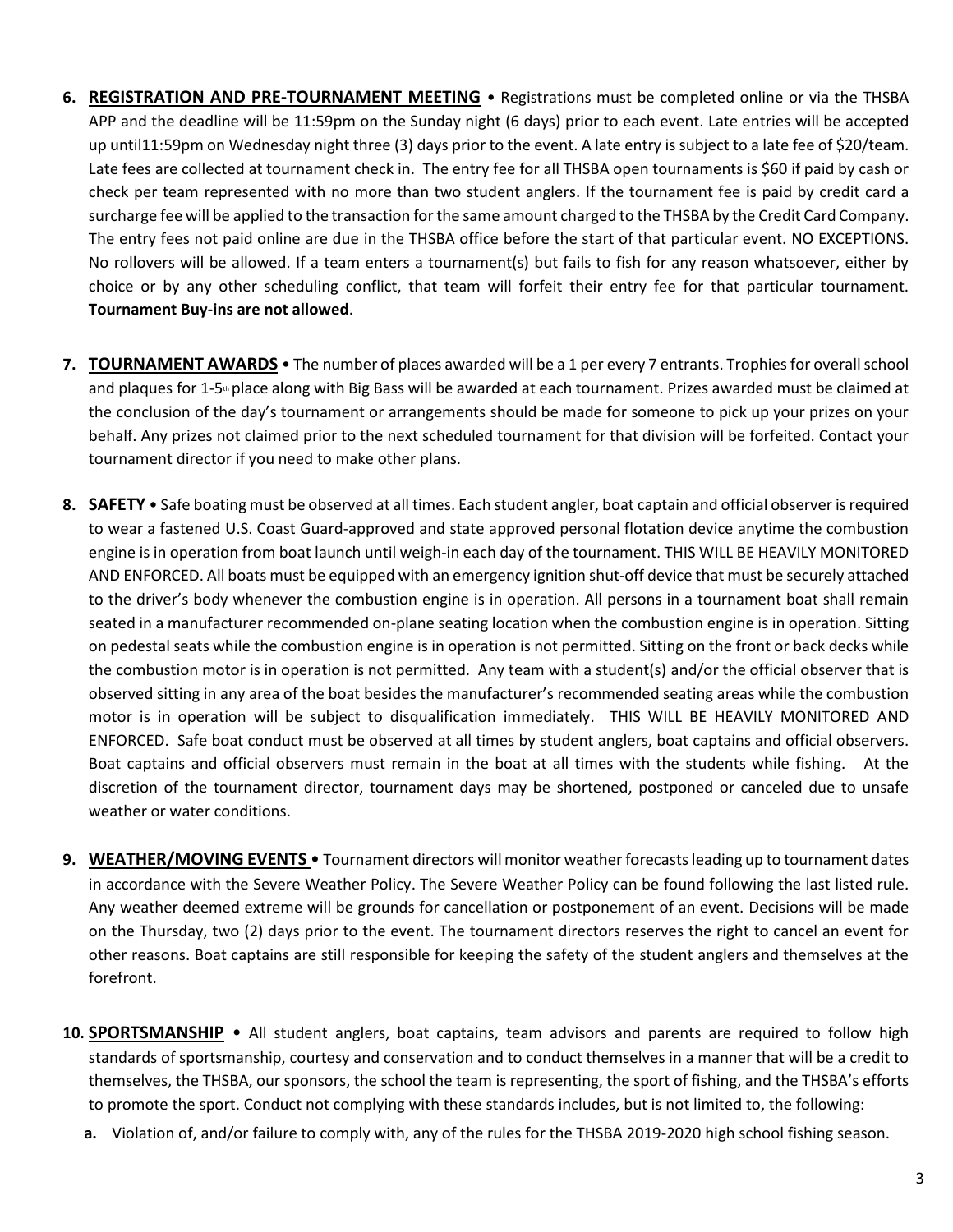- **b.** Consumption and/or possession of alcoholic beverages and/or any kind of mind-altering substance during registration, the pre-tournament meeting or during tournament hours extending through the weigh-in procedure.
- **c.** Abuse of, and/or addiction to, mind-altering substances.
- **d.** Conviction of a felony within the past 36 months.
- **e.** Suspension/disqualification, probation or ban from any tournament or fishing organization.
- **f.** Any other words, conduct or actions reflecting unfavorably upon the THSBA's efforts to promote safety, sportsmanship, fair competition and compliance with tournament rules, and/or which fail to comply with the standards set forth in the first sentence of paragraph 8. In case of any conduct not complying with the standards outlined above, tournament officials have the right to refuse an application to compete, to deny a confirmed application to compete and/or to disqualify a contestant.
- **11. BOAT OPERATION** The THSBA does not supply boats. Boat captains are the ONLY ones permitted to drive boats for their teams. Students can assist in loading and unloading ONLY if they have a Boaters Safety Certification. The students may operate the trolling motor. Boat captains may provide assistance, including information about locating and catching fish. **The use of mobile communication devices may only be used by the boat captains, but not for the purposes of sharing fishing information during the tournament**.
- **12. BOAT AND HORSEPOWER REGULATION** All boats must be propeller-driven and a minimum of 16 feet in length. Each boat must have all required U.S. Coast Guard safety equipment: Working Fire Extinguisher, Throw Cushion, Life Vest to cover all occupants, current registration, current insurance reflecting \$300,000 liability, working navigational lights, working kill switch, and working live well. Boats must contain a properly aerated live well space able to maintain alive a limit of bass. Maximum horsepower for all outboards must not to exceed the recommended horsepower capacity set forth on the "Maximum Capacities" placard described below. Each boat must have a clearly legible "Maximum Capacities" (or comparably titled) placard that includes a maximum horsepower rating affixed to the boat by the manufacturer. The horsepower of the outboard engine must not exceed the maximum horsepower capacity specified on this placard. A maximum speed of boat operation shall not exceed 60 MPH during any competition day, including OFFICIAL practice days. By signing the entry form, student anglers and boat captains agree to submit their boat and/or motor to an inspection by tournament officials. Falsifying information on entry forms or altering the horsepower numbers on the motor or rating placard will be cause for disqualification from the tournament and/or may result in ineligibility to compete in future high school fishing tournaments. Fishing platforms must be factory installed equipment. No portable platforms may be used in tournament competition. Fuel may be carried only in factoryinstalled (built-in) fuel tanks or auxiliary fuel tanks that are securely strapped or otherwise fastened to the boat. Any additional fuel used during the tournament day must be purchased from a retail facility open to the public and pumped through a hose with a nozzle.
- **13. PERMITTED FISHING METHODS** Fishing is defined as having a lure attached to a line and a rod and reel with the lure in the water. All bass must be caught alive in a conventional sporting manner. Only artificial lures may be used, with the exception of pork trailers and biodegradable soft baits. Only ONE fishing rod per contestant may be used at a time. Trolling as a method of fishing is strictly prohibited. All bass caught while sight-fishing must be hooked inside the mouth and immediately shown to your boat captain for verification. Alabama Rigs, A-Rigs, and Umbrella Rigs ARE allowed for use.
- **14. PERMITTED FISHING LOCATIONS AND BOUNDARIES** Teams may fish anywhere on tournament waters within the boundaries defined by the tournament director that is available to the public and accessible by boat from the main lake as defined by the tournament director, except areas designated as "off-limits," "no boats," "keep out," "restricted," "no trespassing" or "no fishing" (or similar language or markings intended to restrict public access) by tournament officials, local, state or federal officials; or within 50 yards of a contestant's boat that was first anchored.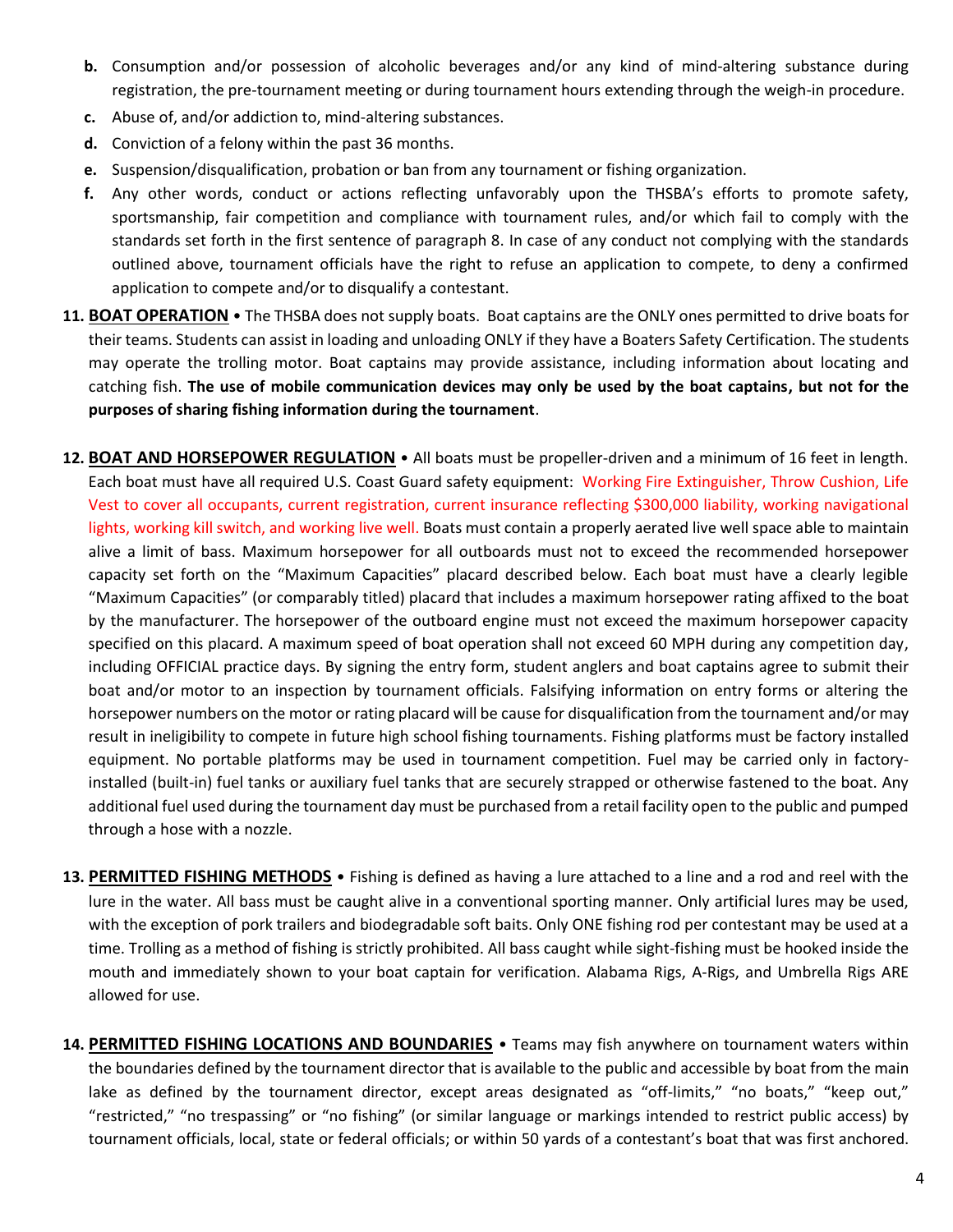An anchored boat is a boat held in a stable position by a line attached to a weight or by a Power-Pole or similar shallow water anchor with the trolling motor in the up position. Teams must maintain a 25-yard distance between boats unless agreed upon by both parties. All fishing must be conducted from the boat. At no time may a student angler leave the boat to land a fish or to make the boat more accessible to fishing waters. The use of cables, ropes, chains or any type of block and tackle system to maneuver a boat into fishing waters is strictly prohibited and will result in disqualification from the tournament. **ALL THSBA open tournaments will be trailering tournaments**. ONLY student anglers and boat captains are allowed in the boat during tournament times, unless approved by the tournament director. In the event of equipment failure or emergency, there are three permitted methods of returning to the check-in: (1) by both student anglers remaining in their boat and being towed by water, (2) by one student angler entering the boat of another team or (3) both student anglers entering a rescue boat so designated by the tournament director. Under these three conditions, the team's catch may be counted without a penalty (except for late penalties or other penalties pertaining to other tournament rules). Teams that elect to return to the check-in by any other means than cited above will forfeit their day's catch to that point in time of the tournament day. Any team returning to the check-in point will be eligible to restart and resume competition under the supervision of the tournament director or his designated tournament official. It is the sole responsibility of the team to locate the tournament director to request a restart. Teams must remain together at all times and within sight of their boat captain until check-in. The momentary condition of being out of sight of each other for restroom breaks is permitted. Violation of this rule may result in disqualification.

- **15. CHECKPOINTS** All teams must check in previous to all events, this can be done by team advisors, team representative, parent, etc. At the end of the tournament, there will be one designated check-in point. **For safety purposes, all teams must check-in even if they have zero (0) fish to weigh**. Teams that do not check-in/weigh-in will receive a score of zero (0) for that particular tournament. A school representative will be responsible for signing off that all their school's teams are off the water and safe. The school representative will need to do this at every THSBA tournament unless the tournament director makes an exception for a tournament. We need to know everyone is off the water and safe after the completion of the tournament. All fishing must cease upon CHECK-IN.
- **16. LATE PENALTY** Teams must check in and be in line with their fish and/or in line waiting for a sponsor provided weighin bag by the time listed on the itinerary for that event. If a team does not make it by the cutoff time, the team will not be allowed to weigh-in their catch.
- **17. LIVE FISH** Every effort must be made to keep bass alive through the use of a properly aerated live well. Eight ounces or 0.50 pounds will be deducted from the total weight for each dead bass presented for weigh-in. Once fish are presented to the "Bump Official" they are property of the THSBA. If they are alive when he/she receives them, they will be counted alive. **Fish must ONLY be brought to the weigh-in line in THSBA bags.** DO NOT BRING UP FISH IN YOUR OWN BAG. YOU WILL BE SENT BACK TO WAIT. We will place 25 bags ONLY out at each event. Keep fish in LIVE WELLS until you have a bag from the THSBA.

**18. SHORT FISH** • The official minimum length for all species of bass will be posted in the tournament itinerary on the THSBA website for each event. Any short fish which does not meet length regulations (per lake) will not be weighed and a one-pound penalty will be assessed to the contestant's total weight. The official board for the THSBA will be boards manufactured by Pro Rule [\(https://www.prorule.com\)](https://www.prorule.com/). There will be a courtesy board at all events. Once fish are presented to the "Bump Official" they are property of the THSBA and are being presented as a team's intended creel for weigh-in. Tournament director has final say pertaining to the legal size of a fish.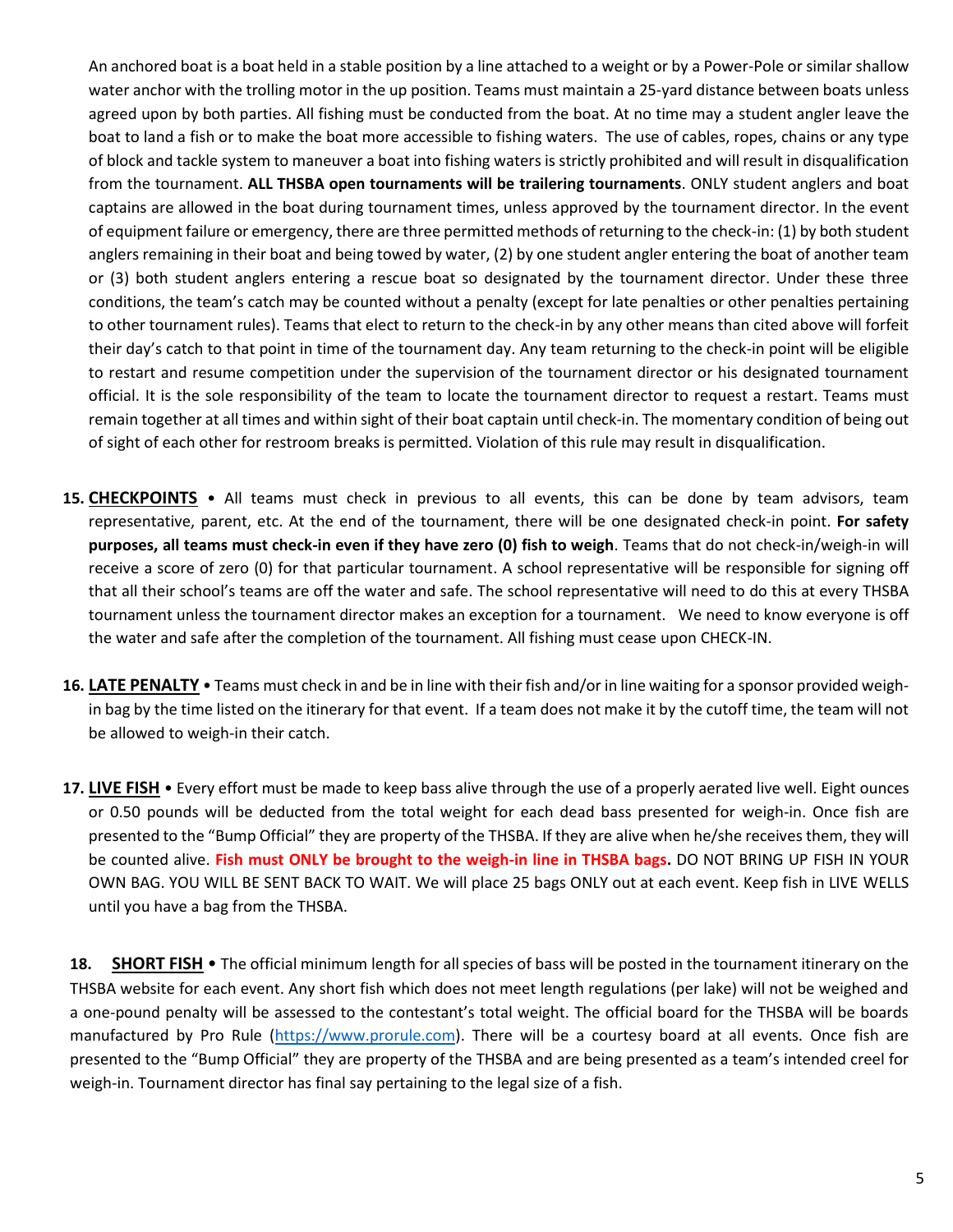- **19. SCORING** Scoring is determined by the final weight of each team's catch during tournament day. Only largemouth, spotted, Guadalupe or smallmouth bass are accepted species. The tournament limit of bass will be listed on the tournament itinerary for each event. Teams possessing more than the tournament limit will be accessed a 5# penalty. Bass presented for weigh-in that fail to measure the prescribed length limit will be penalized at the rate of 1 pound for each short bass presented. The winning team is determined by the day's heaviest weight.
- **20. TIES** In the case of a tie (including Big Bass), the teams tied will be awarded the prizes and/or scholarships for 2 places, divided equally between all students involved in a tie. For example, if two  $(2)$  teams tie for  $5<sup>th</sup>$  place, they will be awarded  $5<sup>th</sup>$  and  $6<sup>th</sup>$  place prizes and/or scholarships, divided equally between the student anglers and the next team in line will be awarded the  $7<sup>th</sup>$  place prize and/or scholarships. \*\*\*If a tie occurs where there are also plaques and/or trophies for that place (i.e. plaques end with  $5<sup>th</sup>$  place), the THSBA will provide plaques and/or trophies, available for pick-up at the next scheduled event in that division. In the event of a tie, the teams involved in a tie will receive the exact same points for the place in which the tie occurred, which will count towards those team's AOY points totals, providing the teams involved are participating in their correct division.
- **21. LOGO DISPLAY AND TELEVISION COVERAGE** Student anglers and boat captains may wear their own shirts or jerseys during THSBA events. Tournament officials reserve the right, in their sole discretion, to prohibit any student angler, boat captain, team advisor, or parent shirt or jersey found to be offensive. All decisions are at the tournament director's sole discretion.
- **22. ALCOHOL AND TOBACCO** During days of competition, any and all alcohol and tobacco logos are prohibited and may not be worn or displayed. Student anglers may not smoke or use tobacco products during tournament hours, including weigh-in, at any event.
- **23. TRUTH VERIFICATION TEST** Student anglers, boat captains, and team advisors agree to submit, by signature on the tournament entry form, to a polygraph or voice stress analysis examination and to abide by its conclusion. Failure to pass an examination will result in disqualification from the tournament. Truth verification tests will be used at the sole discretion of tournament officials, and the determination of the meaning of the results will be made solely by tournament officials. Randomly selected participants will be subject to testing for the 2019-2020 season.
- **24. INSURANCE** Liability insurance with coverage of \$300,000 is required on all boats used in high school fishing tournaments. Proof of insurance must be with the boat being used and must cover all passengers in the boat. Random checks will be conducted. Failure to provide proof of insurance when requested by the tournament director will result in disqualification.
- **25. CAPTIONS** Captions at the beginning of each paragraph are intended to facilitate convenience in referring to the various rules. The captions are not part of the substance of the paragraph and should not be used in construction of any paragraph or of this overall set of rules.
- **26. ACADEMIC ELIGIBILITY** Student anglers must be passing all subjects for which they are enrolled in able to enter a tournament. By checking the eligibility box on the tournament entry form, they (or the person completing the entry on their behalf) are certifying that they are academically eligible to compete just as any other UIL or extracurricular participant would be. In order to be eligible, students must be passing all classes as defined by the school district reporting period prior to the event. If the student fails a class the previous school district reporting period, they may become eligible again at the 3-week mark when progress reports are issued if their grades have reached the passing level or above. The THSBA may ask for proof of eligibility any time throughout the year. If a student is found to have fished and was ineligible, the whole school club can be disqualified from the Divisional and THSBA Championship and be banned from future THSBA participation. The THSBA strongly supports the "NO PASS, NO FISH" rule.
- **27. REGIONAL and THSBA CHAMPIONSHIP ELIGIBILITY & QUALIFICATION** The THSBA is divided into 9 divisions: Northeast, East, North, Central, Metroplex, West, Houston, Bayou City and Hill Country. Teams may fish any/all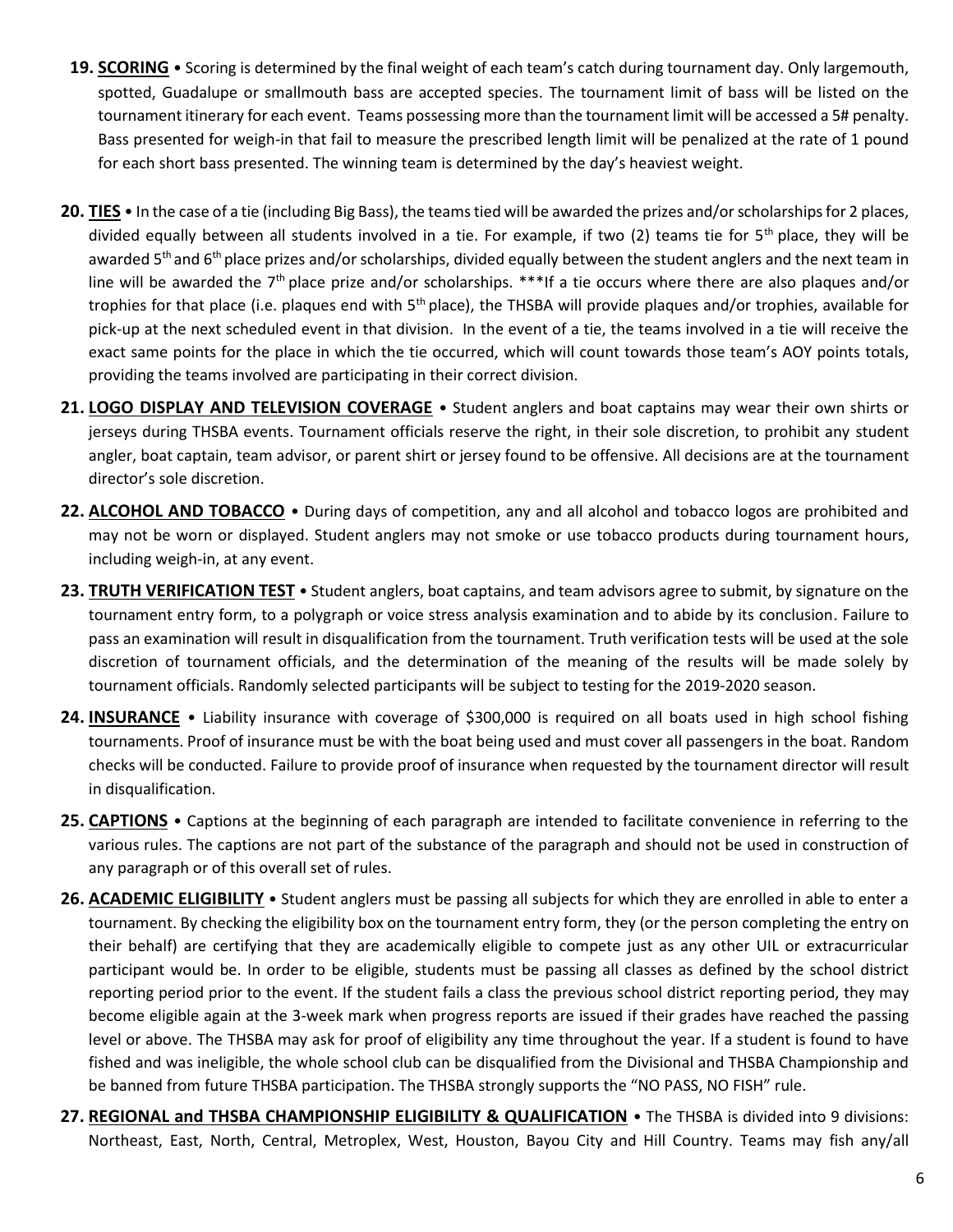divisions if they want to; however, a student must fish a minimum of three (3) open events from their respective assigned division to be eligible for all Regional and Championship consideration. Eligible student angler teams can qualify by the following criteria:

- **a.** Top 50% of their division in the Angler of the Year points will advance to their respective Regional Tournament.
- **b.** Win a tournament in your respective division and fish at least three (3) events in your respective division and you will qualify for your respective Regional.
- **c.** Top 40% of all teams that compete in their respectful Regional Tournament will advance to the THSBA Championship.

\*\*\*In the event of a tie for the last place qualifiers, teams that are tied at the cutoff will be invited.

### **28. BOAT CAPTAINS** • All boat captains must comply with these rules:

- **a.** Cannot have been hired as a guide on the lake to which they are a boat captain on within the past 30 days.
- **b.** Cannot have entered a tournament with more than a \$5,000.00 entry fee. Tournament directors will assess captain qualifications prior to each event.
- **c.** The only exception to the Rule #26(b) is if it is an immediate family member: Father, Mother, Granddad, Grandmother, Aunt or Uncle.
- **d.** For a boat captain to be eligible for a THSBA Regional or Championship, he/she must have captained in at least one open tournament in any THSBA division for the current school year.
- **e. Boat captains CANNOT fish in ANY Regional and/or Championship event**. Violation of this rule will result in immediate disqualification of the team.
- **f.** Boat captains must be in the boat with the students at all times. If a boat captain needs to use the bathroom, take a break for health reasons, or needs to be absent from the boat for any reason whatsoever, all fishing by the student anglers must cease. Student anglers are prohibited from fishing and/or running the trolling motor while the boat captain is not in the boat.
- **g.** The services of any boat captain may be refused by the THSBA for any reason whatsoever. If a boat captain is deemed ineligible by the THSBA, a letter explaining the reasons of refusal will be submitted to the team advisor by the THSBA.
- **h.** Boat captains must be 21 years of age.
- **i.** Boat captains **CANNOT** contribute to the team's creel. Violation of this rule will result in immediate disqualification of the team; **and** boat captain and student anglers will be banned from all THSBA events.
- **j.** Must be SafeSport Act certified
- **29. OFFICIAL OBSERVERS** All Official Observers must comply with these rules:
	- a. Must be 21 years of age.
	- b. Must be SafeSport certified.
	- c. May not fish during the competition.
	- d. Cannot give any information of any kind, including fishing locations and GPS locations.
	- e. Cannot give any information of any kind, including what baits/lures to use.
	- f. Cannot assist in any way of netting any fish, removing hooks from fish or culling of fish.
	- g. Official Observers are only there to observe only, nothing else.
	- h. Official Observers are subject to a polygraph examination.
- **30. SCHOLARSHIPS** A scholarship by the THSBA and its affiliated sponsors will be presented to winning students after they have enrolled in an institution of higher learning. They must submit a receipt and a list of hours from the registrar of the college, university, accredited trade school or dual credit classes to the THSBA office. THSBA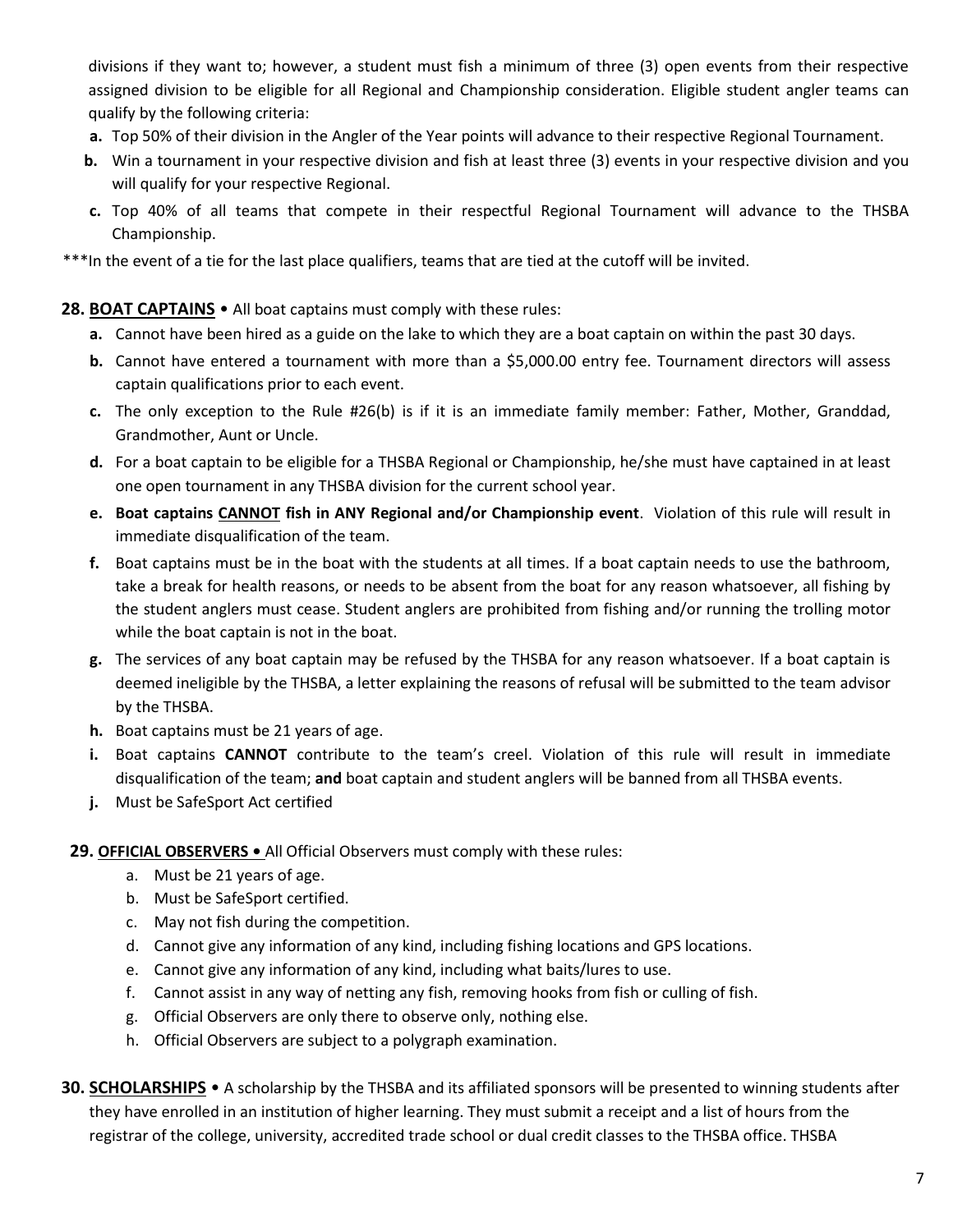scholarships are to be used only for the cost of hours taken for dual credit classes, trade, community, junior, and major universities. Scholarship winners have one year from their high school graduation date to enroll in a college or trade school. If not claimed, all monies will be returned to general THSBA fund. If scholarship money is revoked due to student receiving a full scholarship from other sources, scholarship monies will be returned to the general THSBA fund.

# Texas High School Bass Association

# Outdoor Event Severe Weather/Lightning Safety Policy

#### **PURPOSE AND SCOPE**

- Keeping the students, boat captains, all spectators and tournament staff safe from potentially dangerous/severe weather
- Establish a designated weather watcher. This is someone who actively watches for signs of threatening weather and informs the tournament participants
- Have a means to monitor local weather forecasts and/or severe weather warnings
- Establish guidelines for maximum sustained wind speed and maximum distance of lightning from tournament venue
- Use specific criteria for delays in start fishing times, early stop fishing times, suspension and resumption of tournaments, cancellations and/or postponements
- Use of the recommended lightning safety strategies

The main goal of the THSBA is to keep the students, boat captains, all spectators and tournament staff safe from potentially dangerous/severe weather. When teams are on the water, it is ultimately the duty of the boat captains to make sure all students and themselves adhere to all safety rules and regulations as listed in the THSBA rules. Boat Captains are required and responsible for making sure they have their phones properly charged so that they may receive weather updates and/or changes to the tournament from the Tournament Director via the THSBA App.

#### **WEATHER WATCHER**

The designated weather watcher will be the Tournament Director for each respective THSBA tournament. The designated weather watcher will have the duty to be aware of approaching storms and to watch for signs of dangerous weather. In the event there is dangerous weather in the area, it is the weather watcher's responsibility to inform the tournament participants of the potential danger of the incoming weather and make decisions on whether to delay the start of the tournament, suspend the tournament that is in progress, resume the suspended tournament, end the tournament early or to postpone the tournament all together.

#### **MONITOR LOCAL WEATHER**

The weather watcher (Tournament Director) may utilize television radar reports, internet radar reports, and/or cellular phone weather apps (if cellular service is available). Weather apps that may be used are NOAA Weather, Weather Underground, Dark Sky, AccuWeather, Weather Underground or Weather Bug.

#### **MAXIMUM SUSTAINED WIND SPEED AND MAXIMUM DISTANCE OF LIGHTNING FROM VENUE**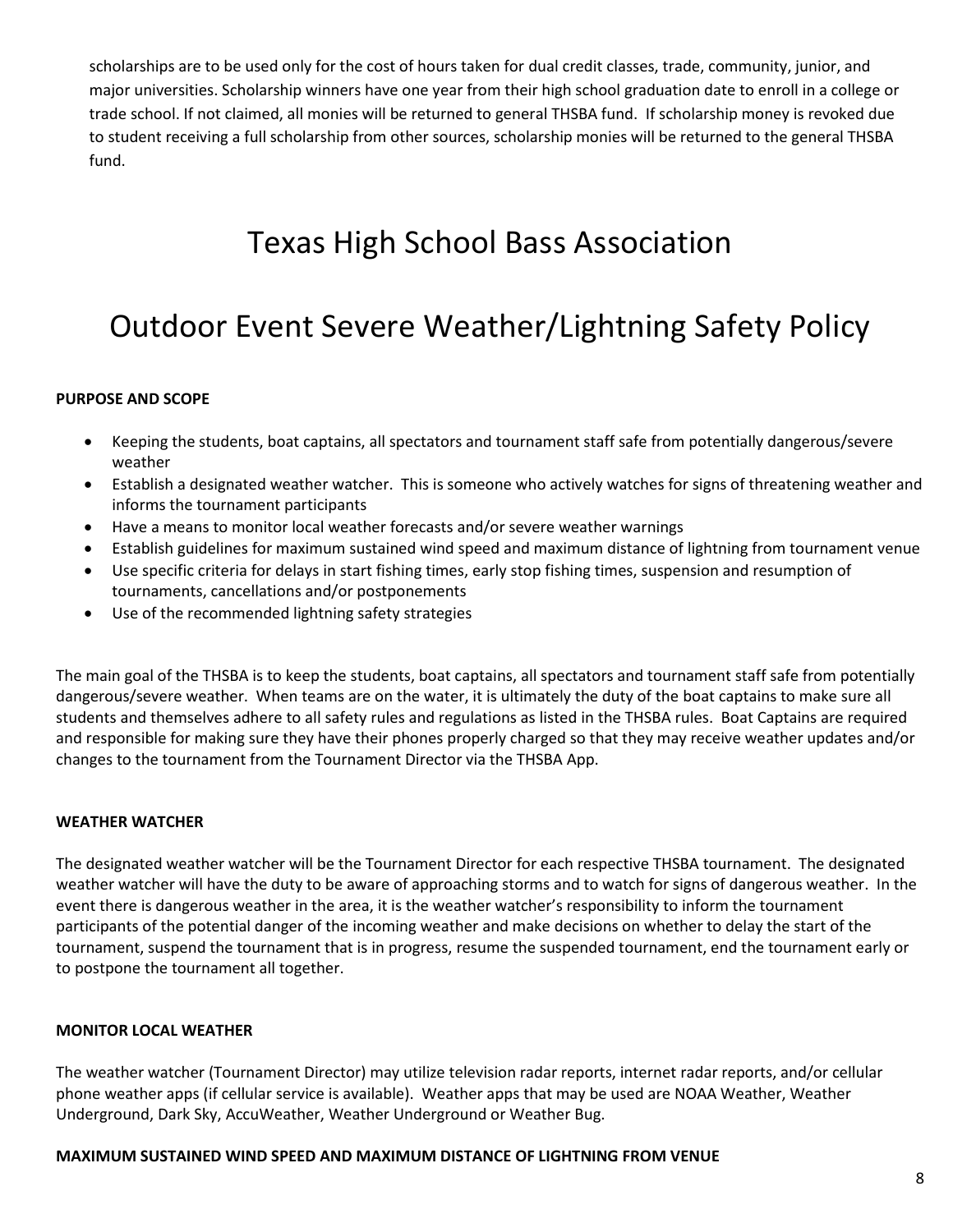#### WIND SPEED

The maximum sustained wind speed for any-and-all THSBA tournaments is 20 miles per hour. Any sustained wind speed over 20 miles per hour will be cause for a delayed start, early stop fishing times, suspension of an event already in progress, postponements and/or cancellations. Tournament Directors will be required to also take in to account the tournament venue and direction of wind. For example, 20 MPH winds are very different on Lake Tyler as compared to Sam Rayburn, Possum Kingdom or Ray Roberts.

#### DISTANCE OF LIGHTNING FROM TOURNAMENT VENUE

Lightning can travel up to 20 miles. A good rule of thumb to follow is to take cover when lightning strikes are 10 miles or less away. The minimum distance of lightning recorded by the THSBA on the SkyScan EWS-Pro-2 Lightning Detector will be 8-20 miles, as indicated on the device. Any lightning detected within 8-20 miles or less of the tournament venue, with the storm detected to be moving towards tournament waters, will be cause for a delayed start, early stop fishing times, suspension of an event already in progress, postponements and/or cancellations.

In the event that a tournament is suspended mid-tournament by the Tournament Director and the weather conditions improve where they meet the minimum weather conditions outlined in this policy, the Tournament Director will have the final say on whether to resume the tournament by either keeping the original stop fishing time, adding a new stop fishing time or ending the tournament at the time the suspension was called.

#### **DELAYS, EARLY STOP FISHING TIMES, SUSPENSIONS & RESUMPTIONS, CANCELLATIONS OR POSTPONEMENTS**

#### DELAYS

On the morning of each tournament, the Tournament Director will be responsible for reviewing the weather for that tournament. In the event of severe weather detected/forecasted within 2 hours of the respective start fishing time, the tournament will have a required delay in the start of that event. The Tournament Director will continue to monitor the weather and will inform each team of the new start fishing time via the THSBA App.

#### EARLY STOP FISHING TIMES

In the event that severe weather is detected in the area and forecasted for later in the day during tournament hours, the Tournament Director will send out a notice to all teams that the tournament will have an Early Stop Fishing Time. All teams will be notified of that time as well as what time teams will be required to check in. The Tournament Director will notify all teams via the THSBA App.

#### SUSPENSIONS & RESUMPTIONS

In the event that severe weather is detected in the area by the Tournament Director during an event, but forecasted to move through the area quickly, the Tournament Director will notify all teams via the THSBA App that the tournament will be suspended for a certain period of time. After reviewing the severe weather situation, the Tournament Director will then notify teams via the THSBA App when the tournament will resume. The Tournament Director has the authority to add time to the end of the tournament to make up for lost time during the suspension timeframe. If the Tournament Director decides to add time to the tournament, all teams will be notified via the THSBA App of the new stop fishing time and the new time to check-in at the weigh-in area.

#### CANCELLATIONS

Cancellations of any tournament due to unsafe weather conditions will be determined by the Tournament Director. The Tournament Director may consult with the Board of Directors of the THSBA in determining the cancellation of any event. The call to cancel any tournament will be made no earlier than the Thursday preceding the tournament in question and cancellations can be made all the way up until first cast time if needed due to a last second severe weather system that was not previously in the forecast.